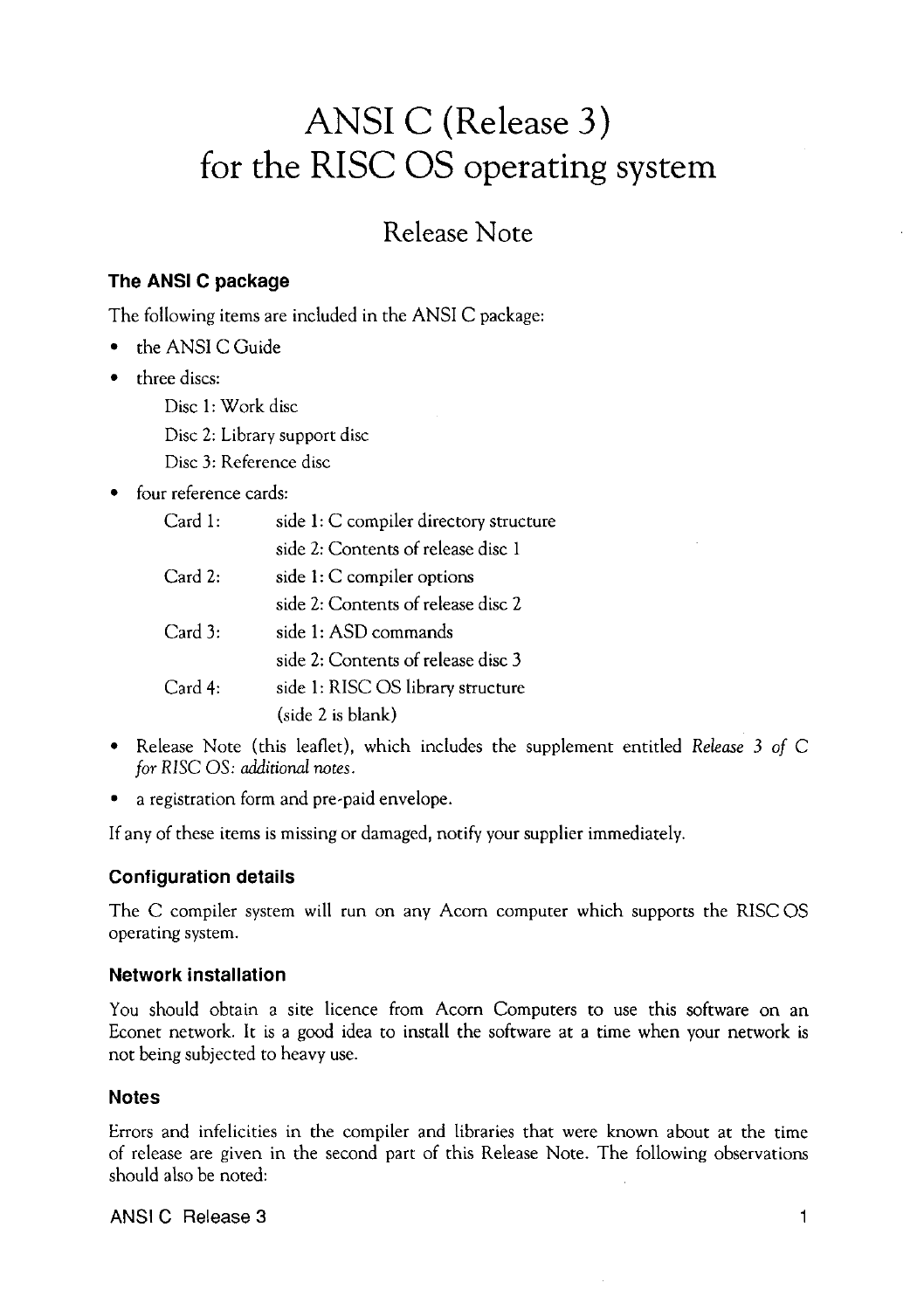- The ! Cstart program on Disc 1 is to serve as an example and to get started on Disc 1. It is not designed for general use and you would need to edit it for that purpose.
- It is not possible to nest invocations to the Acorn Symbolic Debugger (ASD); recursively calling ASD may result in a software crash. However, this is not something that you would normally find useful.
- The ASD command where has a problem addressing contexts further down the stack than the current context, so that contexts specified using the  $\{-1\}$  or  $\setminus 2$ notation produce error messages. As a temporary solution, use

```
context \{-1;where; 
context \+1 
rather than 
where \{-1\}.
```
- The compiler works by function rather than source line, and moves code around. For this reason, you may encounter a mismatch between reported line numbers from ASD and the actual line number in the source. However, this will not be encountered frequently, and when it does occur the actual source line will usually be adjacent or close to the reported line number.
- The -gy compiler option (for debugging with information on local variables) will fail when used on desktop applications, giving a Fatal internal error report. This is accompanied by an error message in a box of asterisks which you can ignore in this case. For example, cc. balls64  $-\alpha v$  -IS, RISC, OSlib will generate the error.
- It is not possible to use ptrace selectively, though use of macros and conditionallyexecuted breakpoint commands aften allow the effect of selective ptrace to be simulated.
- The compiler is not as efficient in code generation when working in pcc mode (using the -pee option) as it is in normal ANSI mode (the default).
- If you are using a multiscan monitor and compiling a desktop application, set the monitor rype to 0 to allow enough memory for the compilation. Use the \*Configure Monitor Type command. After compiling, change the monitor type back to 1.

## **Customer Support**

The Acorn Customer Support Service operates through our international network of authorised dealers and distributors. If you encounter problems with your Acorn software package, you should therefore contact your supplier. To help your supplier to provide an efficient support service, please have available:

- the complete package
- all discs involved
- details of the hardware and software used. For example: Archimedes 410/1 with RISC OS 2.00 and ANSI C version 3.00.
- if possible, some written evidence of the problem.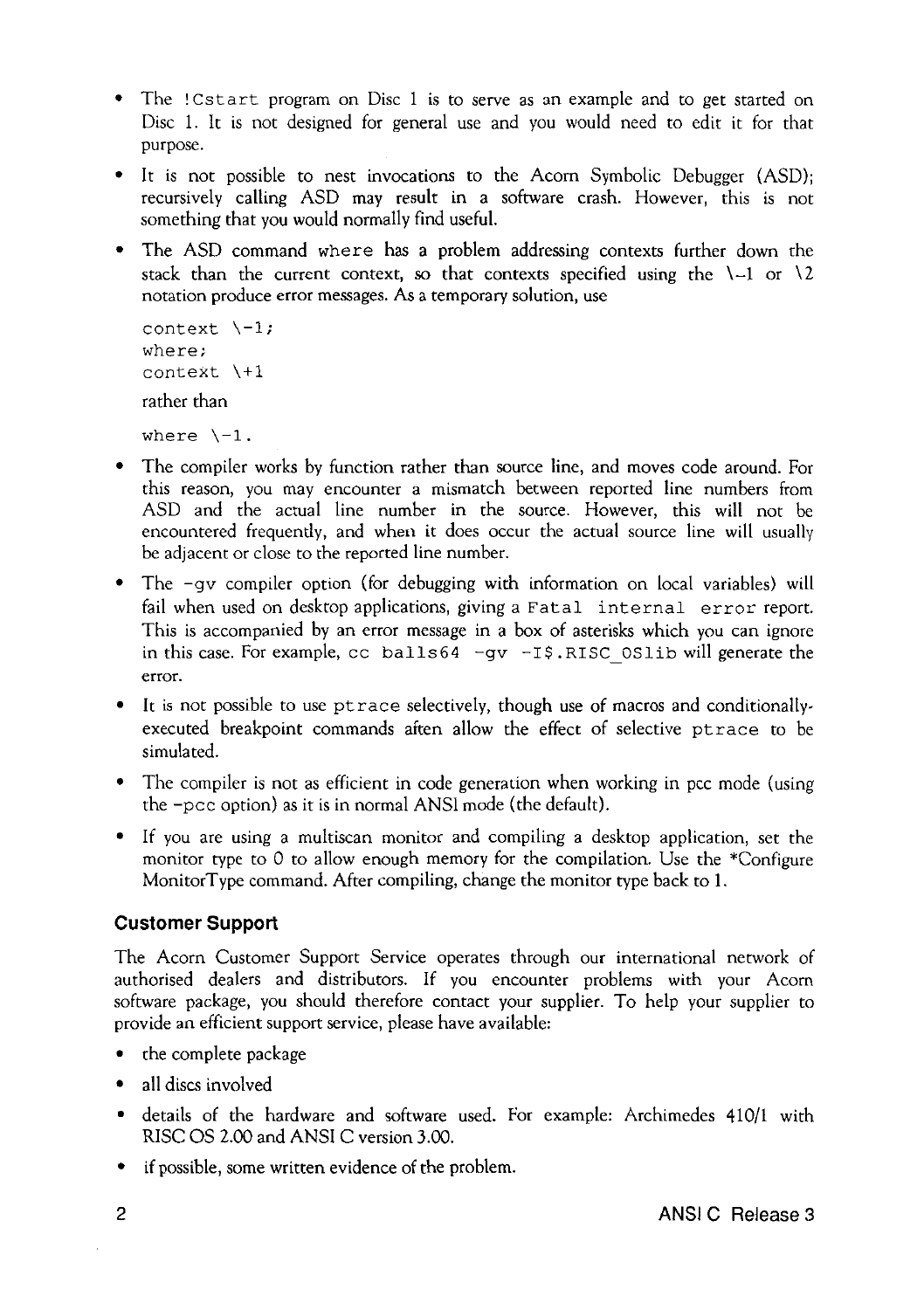## Release 3.00 of C for RISC OS: additional notes

## **Contents**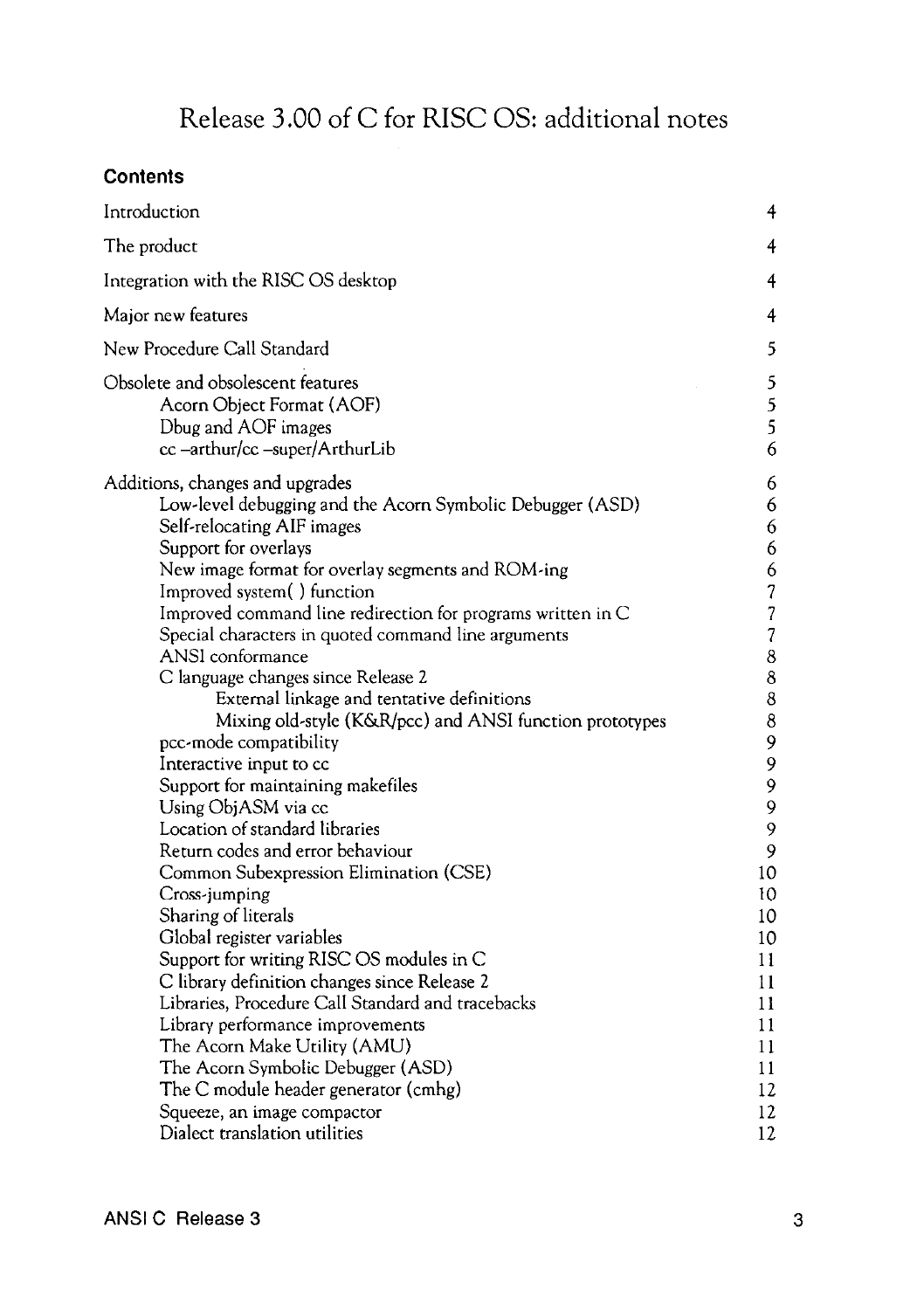| Known faults in Release 3 of the C compiler and library | 12 |
|---------------------------------------------------------|----|
| Faults in cc's preprocessor                             |    |
| Faults which may cause valid programs to be rejected    | 12 |
| Faults which may cause invalid programs to be accepted  | 13 |
| Other cc faults                                         |    |
| Faults which may cause valid programs to be rejected    | 13 |
| Faults which may cause invalid programs to be accepted  | 14 |
| Miscellaneous compiler faults                           | 14 |
| Known faults in the C library                           | 15 |
| Known infelicities in Release 3 of cc                   |    |

#### **Introduction**

You will find these notes useful for reference if you are upgrading from a previous release of the Acorn C compiler, since they give details of changes in the C compiler system from Release 2 to Release 3. An overview of this subject is given in the Guide, in *Appendix* A: *New features of Release* 3, but this document goes into greater detail, is primarily concerned with software functionality, and tackles issues at a more technical level.

Known faults in the compiler and libraries are covered towards the end of these Notes.

#### **The product**

Release 3 of C contains all the basic tools you require to develop programs in C for RISC OS (except for a text editor, which is supplied with RISC OS). With Release 2, a text editor and the Software Developer's Toolbox had to be purchased separately.

#### **Integration with the RISC OS desktop**

Release 3 of C contains high-level interfaces to the RISC OS windowing system to make it easier to write window-based applications for RISC OS which have the same look and feel as Acorn's Edit, Paint and Draw applications distributed with RISC OS. However, the individual tools in Release 3 are still firmly command-line oriented.

#### **Major new features**

The key additional features of Release 3 are:

- conformance with the latest ANSI draft (December 1988); see the section below entitled *ANSI Conformance*
- RISC OS library extensions
- support for developing the following types of program for RISC OS:
	- desktop applications
	- relocatable modules
	- overlaid programs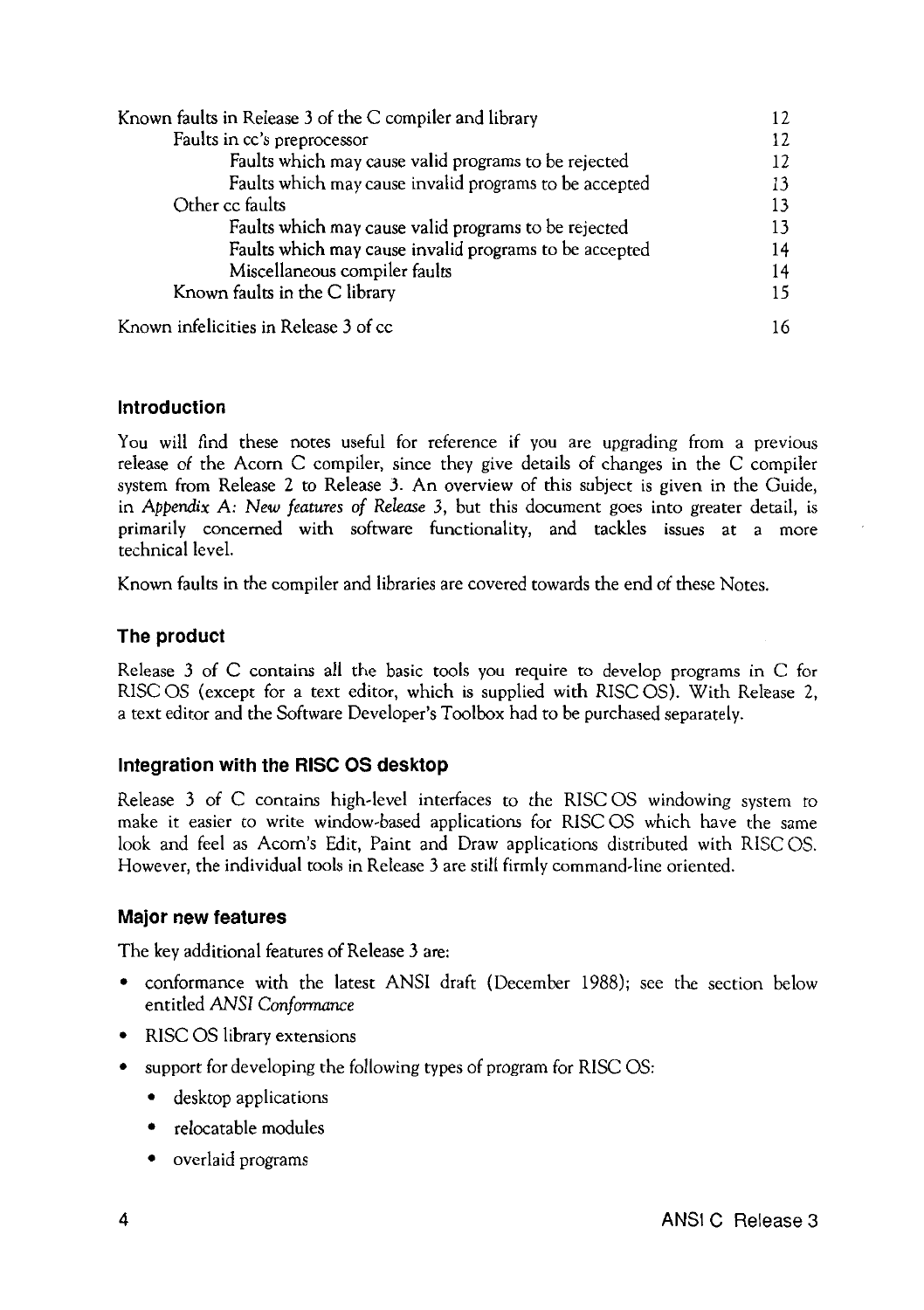- improved portability to and from RISC OS
- new software tools and enhanced tools that were previously part of the Software Developer's Toolbox (in particular, the Acorn Symbolic Debugger, which now supports low-level debugging as well as high-level symbolic debugging).

#### **New Procedure Call Standard**

The Procedure Call Standard (PCS) obeyed by code compiled by the C compiler has been changed. The change was made to introduce support for writing modules which can run in SVC mode.

Object code compiled by Release 3 compilers is incompatible with earlier object code and libraries, whether compiled or assembled. It is not possible to warn of this at link time without causing annoyance to at least as many users as might be helped by a warning.

Old binaries which use the shared C library can still run using the new shared C library; new binaries cannot run using the old shared C library. Old binaries suffer a performance degradation, but this is imperceptible interactively.

The compiler has a command line option  $(-z<sub>k</sub>A)$  to compile code which uses the old procedure call standard. This is provided to allow those with a large investment in assembly language to make a gradual transition to the new PCS.

#### **Obsolete and obsolescent features**

#### Acorn Object Format (AOF)

The following features have been removed from the definition of AOF and are no longer supported by the Acorn linker:

- Absolute areas (there was never any linker support for them)
- the Position Independent Code (PIC) attribute (rarely used)
- the PC-relative relocation of 11-bit LOR offsets (never supported by the Acorn linker)
- the three AOF image formats
- alignment of AOF AREAs to other than 4-byte boundaries.

#### Dbug and AOF images

Dbug (a low-level debugger supplied with the Software Developer's Toolbox) is declared obsolete. Its functionality is subsumed by the Acorn Symbolic Debugger (ASD) supplied with Release 3 of C.

AOF Type-1 images are declared obsolescent. Type-1 Images can only be run under Dbug and Dbug is the only RISC OS application to use this format. For a transition period, the linker can still generate AOF Type-1 images (using link -dbug). This facility may be withdrawn in a future release of C.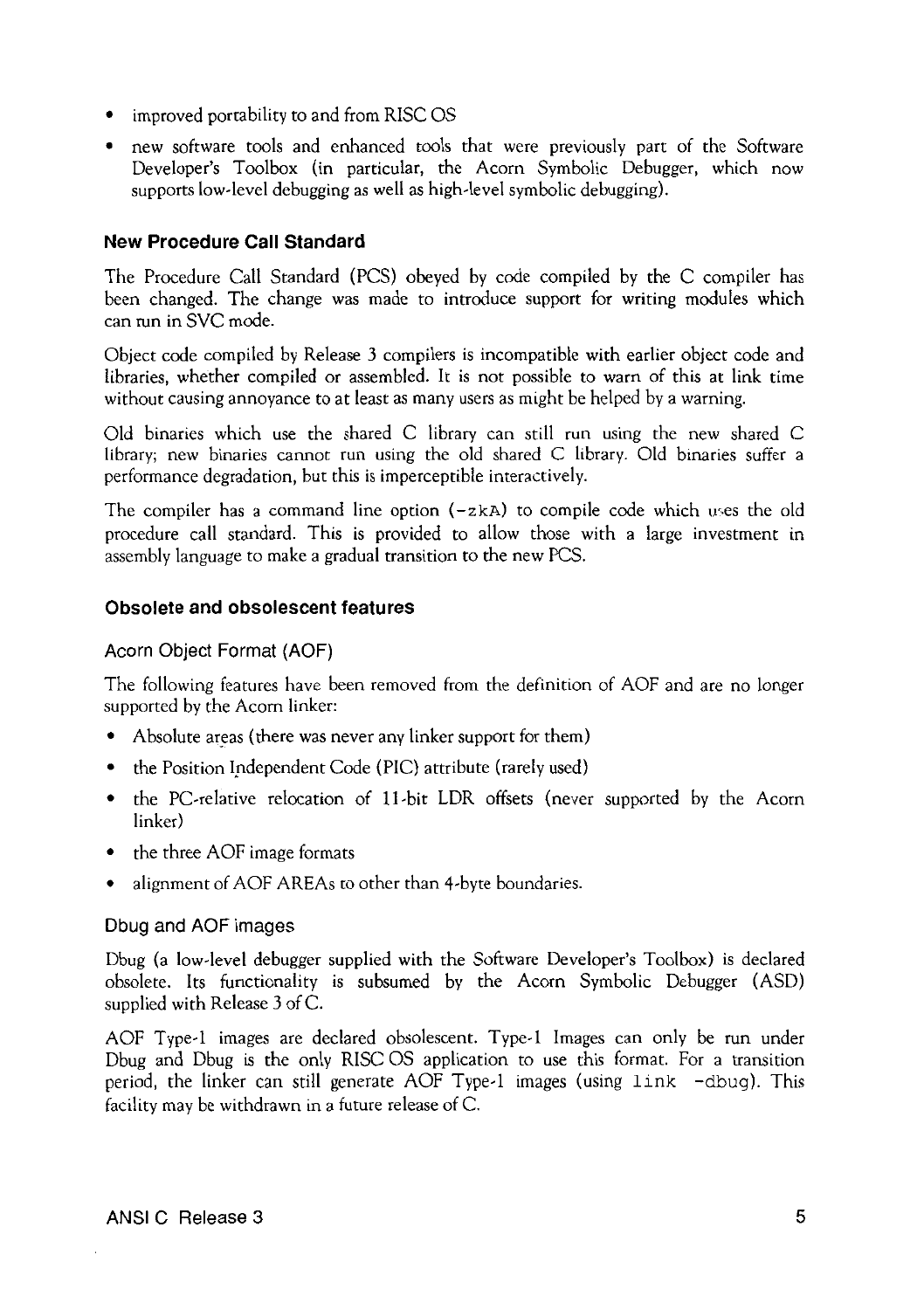#### cc -arthur/cc -super/Arthurlib

ku l

Cc  $-$ arthur and cc  $-$ super are now synonyms and both ArthurLib and SuperLib are declared obsolescent (ArthurLib is now supplied only with RISC OS; SuperLib only with SpringBoard Brazil). The functionality of SuperLib (the Brazil kernel interface library for SpringBoard) and the low-level functionality of ArthurLib (the Arthur 1.2 interface library) is subsumed by the kernel of the C library. The high-level functions of ArthurLib are now better provided via the RISC OS library on which the RISC OS applications Edit, Paint and Draw are based.

Further use of ArthurLib is deprecated; it will be withdrawn from the next release of C.

#### **Additions, changes and upgrades**

#### Low-level debugging and the Acorn Symbolic Debugger (ASD)

An (AIF) image containing low-level debugging data can now be run directly and runs at the same address whether it is being debugged or not (previously such an image could only be run under Dbug and was linked at a different base address when being debugged). Programs can now be debugged at the machine code level using ASD, supplied with this release of C.

Squeezed images can now be debugged using the Acorn Symbolic Debugger (ASD).

#### Self-relocating AIF images

A self-relocating AIF image can now be generated which, when entered, relocates itself at the top end of applications workspace, leaving a specified amount of working memory above itself (for its own heap, stack, etc). ASD, supplied with Release 3 of C, is just such an image.

#### Support for overlays

The linker now supports a static overlay scheme much like those common under MS-DOS. Overlays need no special support from the compiler, but can benefit from compiling each function into its own AOF AREA. This feature, enabled by  $-z_0$ , causes AREAs called  $C$ \$\$<fn name> to be generated, rather than a single area called C\$ \$code. This allows a finer assignment of functions to overlay segments than would otherwise be possible (except by restructuring the source code). Code compiled  $-z_0$  will suffer an increase in size because of the reduced sharing of literal pools.

#### New image format for overlay segments and ROM-ing

The linker now supports a plain, unadorned binary image type (in support of overlay segments and of putting code into ROM).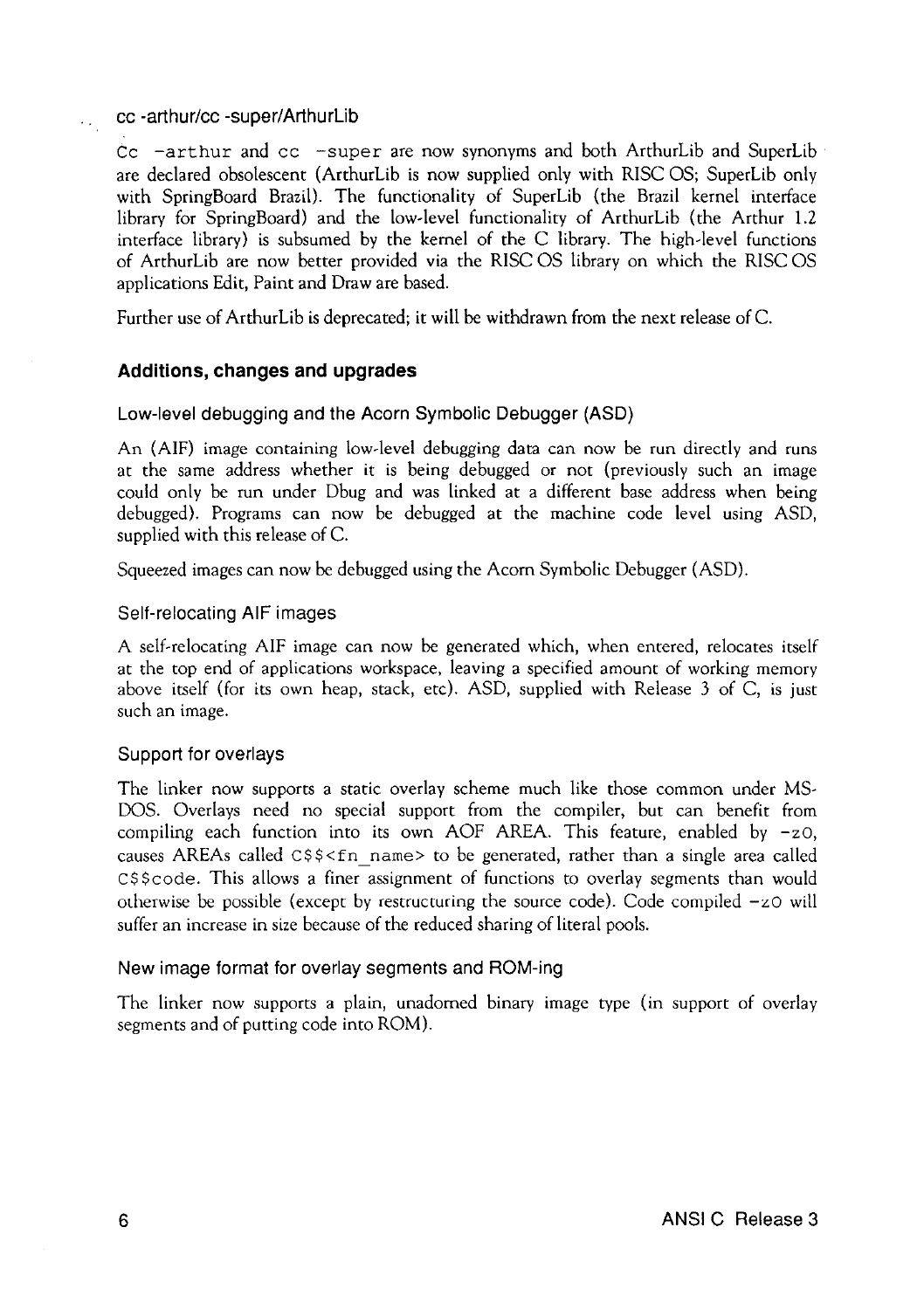#### Improved system( ) function

The C library system () function has been improved so that an application can transparently call another application as a subprogram using system ("program"). The Release 2 variants system("CALL:prog") and system("CHAIN:prog") are still available, but the default is now "CALL:" (CHAIN: causes a transfer of control with no return to the calling application).

System ("CALL:...") is implemented by copying the caller to the top of application workspace then running the callee in the remaining space. This may not work if there is insufficient memory of if the wimp slot is too small. In these cases, system() returns \_kernel\_ ERROR. If the call succeeds, the called application indicates success or failure by setting Sys\$ReturnCode 0 or non-0, respectively (exit (0), or return 0 from main, sets it to 0 for you). System () returns the value set by the called application. All programs linked with the C library now set Sys\$ReturnCode to the value passed to exit () or returned from main (). If the called sub-program is a builtin command which fails, system () now returns\_ kernel\_ ERROR.

If system () returns kernel ERROR, for any reason, kernel last oserror () returns a pointer to a RISC OS error block describing the fault.

#### Improved command line redirection for programs written in C

The UNIX and MS-DOS 'standards' for the redirection of stdin, stdout and stderr are now supported by the C library. Redirections of the form  $f \circ \varphi$  { >  $\varphi$  out } still specify RISC OS's standard redirection (all terminal output sent to out, lines termined by CR LF) whereas a redirection of the form foo > out redirects only stdout to the file out (no additional CRs inserted). The complete set of simple redirections of stdin, stdout and stderr as recognised by UNIX's C shell (csh) and Bourne shell (sh) and MS-DOS, are recognised by the C library. For example:

| foo $>$ & 'out'    | (stdout and stderr to 'out', csh notation) |
|--------------------|--------------------------------------------|
| foo $>$ out $2>61$ | (the same, sh notation)                    |
| foo $2$ out        | (stderr only sent to 'out', sh notation).  |

stdout and stderr are now separately redirectable, overcoming a major deficiency of Release 2 of C.

Use of file descriptors other than 1 and 2 is not supported in sh-like stream redirections.

As all the tools in the C release, including the C compiler itself, use the C library, these rules apply to them with equal force.

#### Special characters in quoted command line arguments

An argument enclosed in double quotes is treated as a single argument word. Such arguments may contain spaces, '<'s, '>'s, etc. Within a quoted word, "" is represented by  $\forall$  and  $\forall$  by  $\forall$ . This allows an argument to main to contain spaces and apparent redirections. For example: prog "> out" arg2 arg3.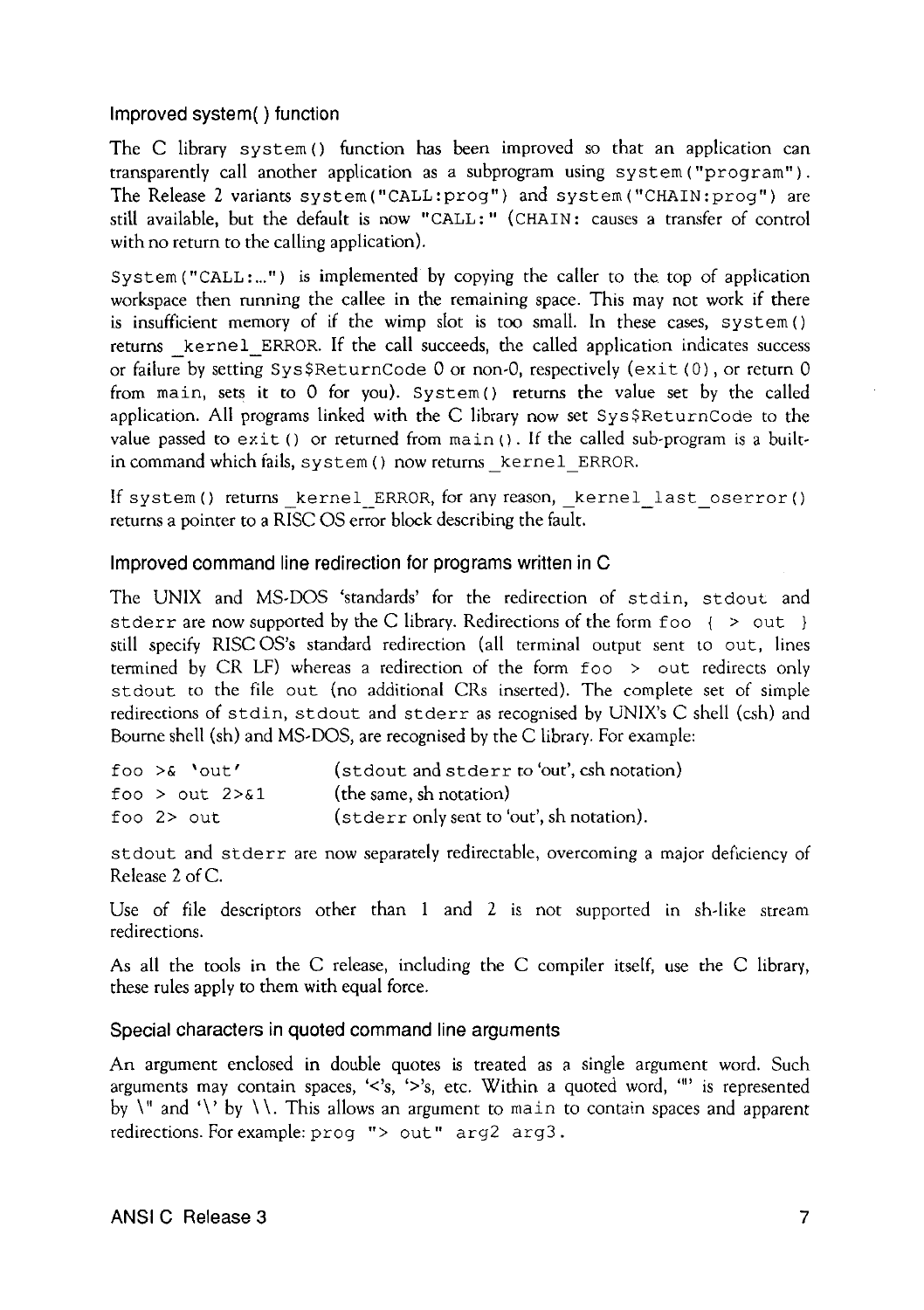#### ANSI conformance

Release 3 of C seeks to conform to the December 1988 draft ANSI specification for the programming language C. Previous releases sought to conform to the October 1986 draft. No attempt has been made to conform to intermediate drafts and, in fact, the December 1988 draft is, in most visible respects, closer to the previous release of C than any of the intermediate specifications.

As yet there is no formal standard for C and therefore no formal way to measure compliance with it. Acorn has been using the first draft C Validation Suite (CVS) as distributed by BSI. Because of the status of the draft standard at the time of going to press, it is not possible to claim full draft ANSI conformance or seek validation for this release.

A list of known violations of the current draft standard is geven in the section entitled *Known faults in Release* 3 *of the* C *compiler and library.* 

#### C language changes since Release 2

In most respects, changes since Release 2 have been minor and will go unnoticed by most users. The following areas are most worthy of note:

- external linkage and tentative definitions
- mixing old-style (K&R/pcc) and ANSI function prototypes.

#### External linkage and tentative definitions

In ANSI mode, the compiler now conforms strictly to the ANSI specification. Release 2 contained bugs in this area and earlier releases did not permit such ANSI-isms as: static int x; static int  $x = 2$ ; extern int x;. These changes are unlikely to cause problems to users as the new specification is, in general, more permissive than either the previous release or old style C. Furthermore, while the compiler is fussy about diagnosing errors in this area, it can recover and generate sensible code (ie what a user should expect) in most error situations. When it cannot, it refuses to generate an object module.

#### Mixing old-style (K&R/pcc) and ANSI function prototypes

In previous releases, an in-scope, old-style function *definition* was treated (erroneously) as if it were an ANSI prototype, causing actual arguments to calls to the function to be coerced appropriately. Now, such arguments are warned of, but not coerced.

In fact, this change causes little trouble: the greatest potential for trouble exists in an implementation in which sizeof (int)  $\leq$  sizeof (long) or sizeof (int)  $\leq$ sizeof (void \*), or which did not widen char, short and float arguments. Earlier releases were free of these traps and, in ANSI mode, strict about the conformance of function declarations and function definitions, so there are no new problems. Indeed, an old pee-mode trap disappears (in which calls compiled before the compilation of an oldstyle definition could be compiled differently to calls made after the definition).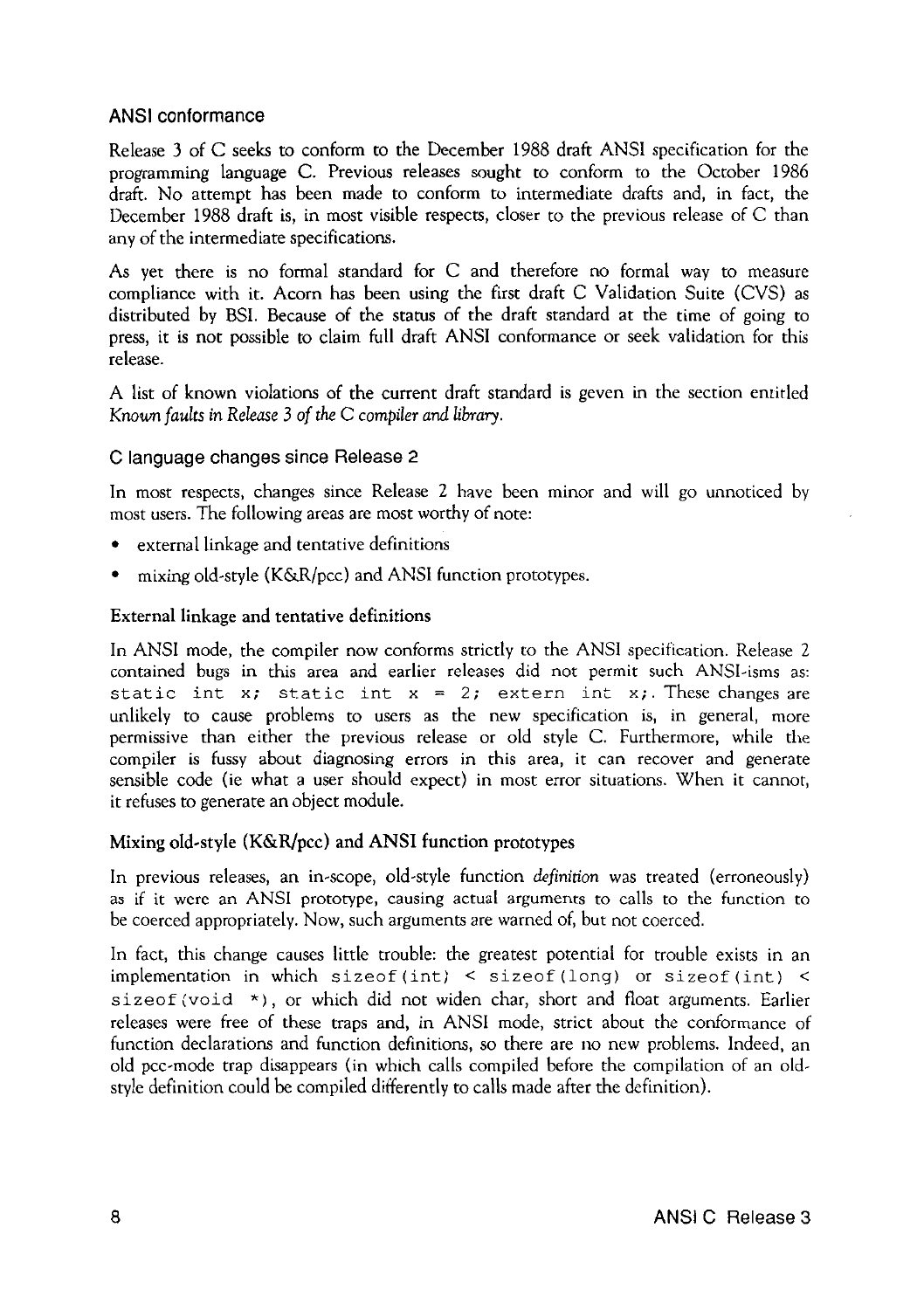#### Pee-mode compatibility

Pee-mode compatibility has been improved in a number of minor ways: for example, chars are now signed by default (despite the code-space penalty thereby incurred on the ARM); sizeof () returns an int *(not* an unsigned, as in ANSI mode); calls to oldstyle functions no longer have their actual arguments coerced to the formal argument types, as used to be (erroneously) done when an old-style function definition was in scope; several minor preprocessor incompatibilities have been removed.

External linkage in pee mode has been disentangled from ANSI mode external linkage and made compatible with that defined by the 4.3 BSD VAX C compiler (cc) and system loader (ld). Linkage errors are now signalled exactly when pcc (or as) would signal an error. However, the compiler is, in general, more tolerant than the VAX pee and will repair most errors in a sensible manner.

#### Interactive input to cc

cc  $-E$ ,  $-M$  and  $-S$  accept input from stdin (eg interactively) if  $-$  is specified as the input file.

#### Support for maintaining makefiles

 $cc$  -M generates, on stdout, a list of all the files included by the source file being compiled. In conjunction with 1/0 redirection, this is useful for generating makefiles.

#### Using ObjAsm via cc

The compiler can now invoke the assembler ObjAsm to assemble an assembler source provided (i) ObjAsm can be found on the Run\$Path and (ii) there is sufficient main memory to support the co-residence of cc and ObjAsm (this probably requires an A440). Thus the following style of usage now works:

cc -o command command.c net.s util.o

(compile c. command to o. command, assemble s. net to o. net, then link o. command, o. net, o. util and the C library to make a program).

#### Location of standard libraries

The assumed location of the C library (if C\$libroot is unset) is now \$. clib (it was previously \$.arm.clib). The default C library is now \$.clib.o.stubs, the interface to the shared C library module.

#### Return codes and error behaviour

The compiler now sets a non-zero return code if there are any errors during compilation, where previously it only did this for serious errors. Similarly, it does not perform a (requested) link step if there are errors, where previously linking was omitted for serious errors only. However, an object file is still produced in the presence of errors so the following is acceptable: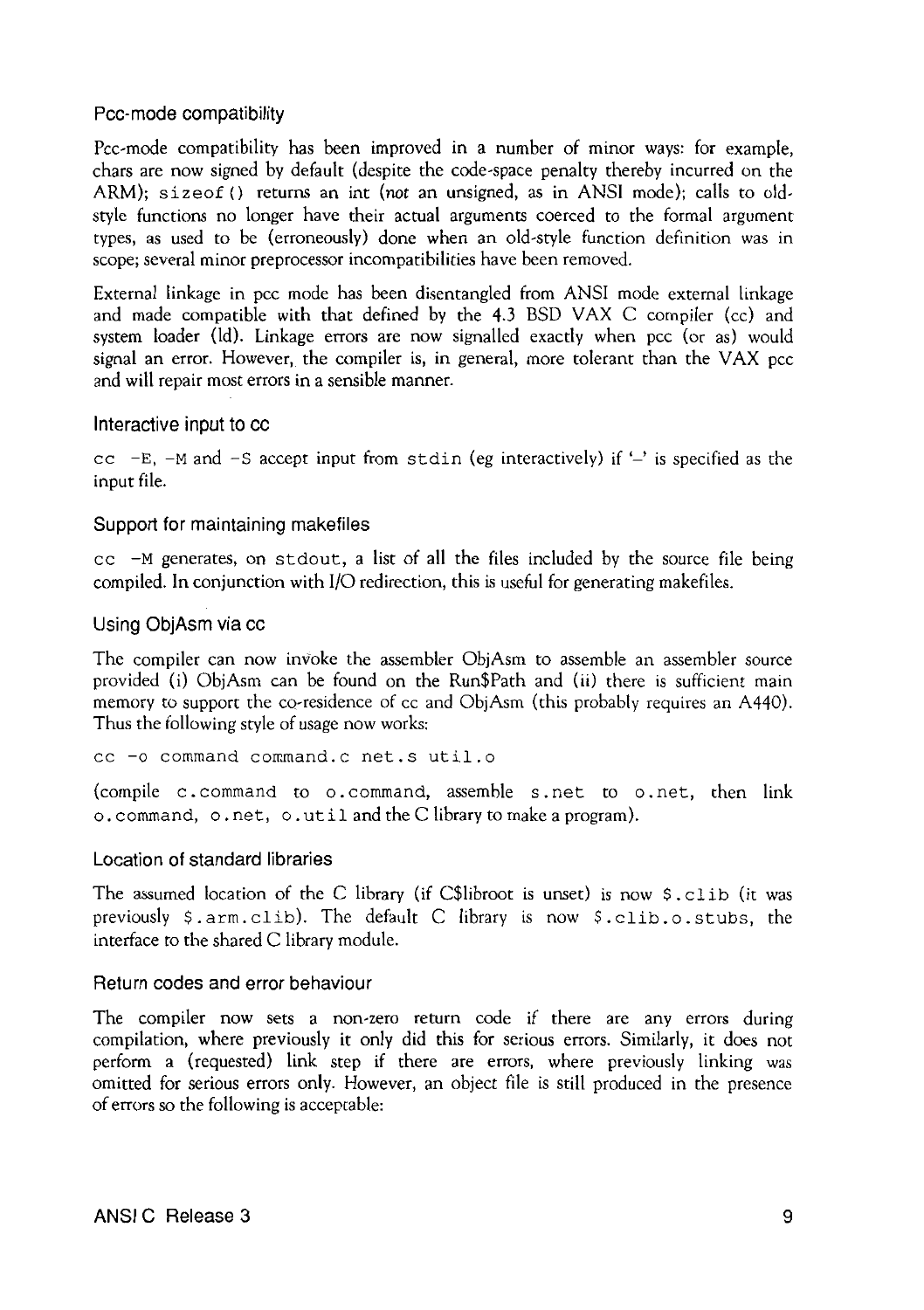cc foo.c fails with errors<br>.... ; user checks that user checks that recovery is what was expected... cc foo.o; and does the omitted link step.

This is more like BSD UNIX behaviour and integrates better with the new Acorn Make Utility (AMU).

#### Common Subexpression Elimination (CSE)

A new optimisation, CSE, has been implemented and is enabled by default. Occasionally this may cause problems when compiling big procedures on small machines, as more memory is required, both for CSE itself and for the subsequent register allocation phase. CSE can be disabled from the command line by  $-zpz0$  (or, equivalently, by #pragma no\_optimise\_cse). In general, the problems now associated with CSE are less than those associated with register allocation in Release  $\mathcal{L}$ 

Usually, CSE makes compiled code run faster; often it turns out smaller as well. Although in theory it can become bigger, this has rarely been encountered. In rare cases, code may run more slowly when CSE is enabled, as CSE sometimes seriously perturbs register allocation. Bear this in mind if you are particularly concerned about performance in a critical routine. Usually CSE yields improved code, so it is enabled by default.

#### Cross-jumping

Cross-jumping is a space-saving optimisation which shares common code sequences at the cost of additional branches. In general, its run-time cost is negligible and it is therefore enabled by default. If performance is your priority, note that in rare pathological cases cross-jumping can slow code by an arbitrary amount (eg a cascade of N common tails within an inner loop can insert N additional branches into the critical path). Cross-jumping can be disabled from the command line  $(-zp)$  or by #pragma no\_optimise\_crossjump.

#### Sharing of literals

The sharing of literals  $-$  especially character string literals  $-$  has been improved since Release 2. Identical instances of a literal are now shared if they occur within an addressing span (1020 words or so; the use of  $cc$  -zO to compile one AOF AREA per function perturbs this).

#### Global register variables

It is now possible to force a global variable into a register. The cost is the loss of a register allocatable to a local variable. In general you are not recommended to use more than two global register variables. A small example shows how to do this:

```
struct frame {struct frame *fp; 
#pragma -rl 
extern int sp; 
#pragma -r2 
extern struct frame *fp; 
#pragma -rO 
                                                         /* example structure*/
                                     /* put the next global variable in the*/<br>/* 1st (integer) global register. */
                                     /* 1st (integer) global register.
                                     /* put the next global variable in the*/ 
                                    /* 2nd (integer) global register. */ 
                                     /* no more use of global registers. */
```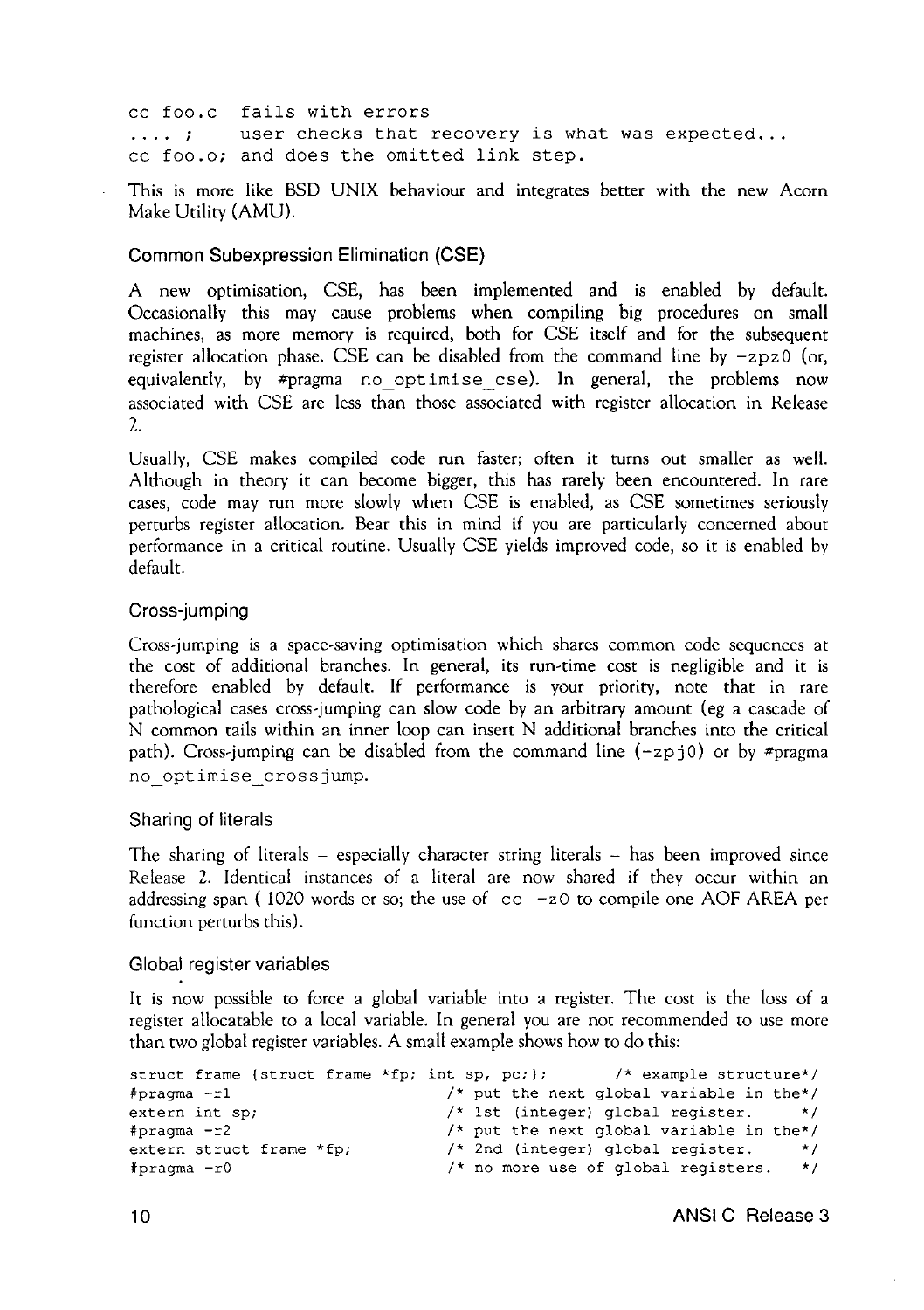#### Support for writing RISC OS modules in C

Code implementing a module must be specially compiled  $-zM$ , so that its static data will be relocatable at run time. It must also be specially linked  $(link -M)$  together with the output of the C Module Header Generator (CMHG).

#### C library definition changes since Release 2

The library has suffered many detailed changes as a result of being brought into line with the latest ANSI draft standard. For example, some objects previously defined as macros (eg size t) are now no longer so defined, but are defined by typedefs. Some macros have been renamed (eg OPEN MAX is now FOPEN MAX, CLK TCK is now CLOCKS PER SEC) and some behaviour has been clarified. In general these changes should cause minimal difficulties.

#### Libraries, Procedure Call Standard and tracebacks

The linkable library AnsiLib uses the new Procedure Call Standard. A version (called AnsiLib\_A) is supplied which is compatible with the old APCS-A procedure call standard.

Linkable libraries are compiled to allow tracebacks through them (functions are named). The shared C library module does not support function names, so tracebacks will be meaningless (this saves some space in the shared C library). Old binaries which use the Release 2 shared C library will still run using the Release 3 shared C library, but with somewhat degraded performance (generally not perceptible interactively).

#### Library performance improvements

Divide has been speeded up significantly.

## The Acorn Make Utility (AMU)

AMU has been bundled with this release and upgraded to implement most of the facilities of UNIX's 'make' command, including:

- incremental execution of commands (this was previously done offline, and offline execution via an EXEC script has been retained as an option)
- stop on error (the default; controllable with command prefixes ' $\mathcal{Q}'$  and  $\hookrightarrow$  and the AMU command line flags  $-i$  and  $-k$ )
- VPATH
- rule patterns such as  $.c.o.;$   $$ (CC)$   $$ (CELAGS)$  -o  $$ @ c.s*$  and .SUFFIXES
- acceptance of most UNIX and MS-DOS file-names (which are translated to the nearest obvious RISC OS equivalents).

#### The Acorn Symbolic Debugger (ASD)

ASD has been upgraded significantly and is now supplied with Release 3 of C. The following improvements are incorporated: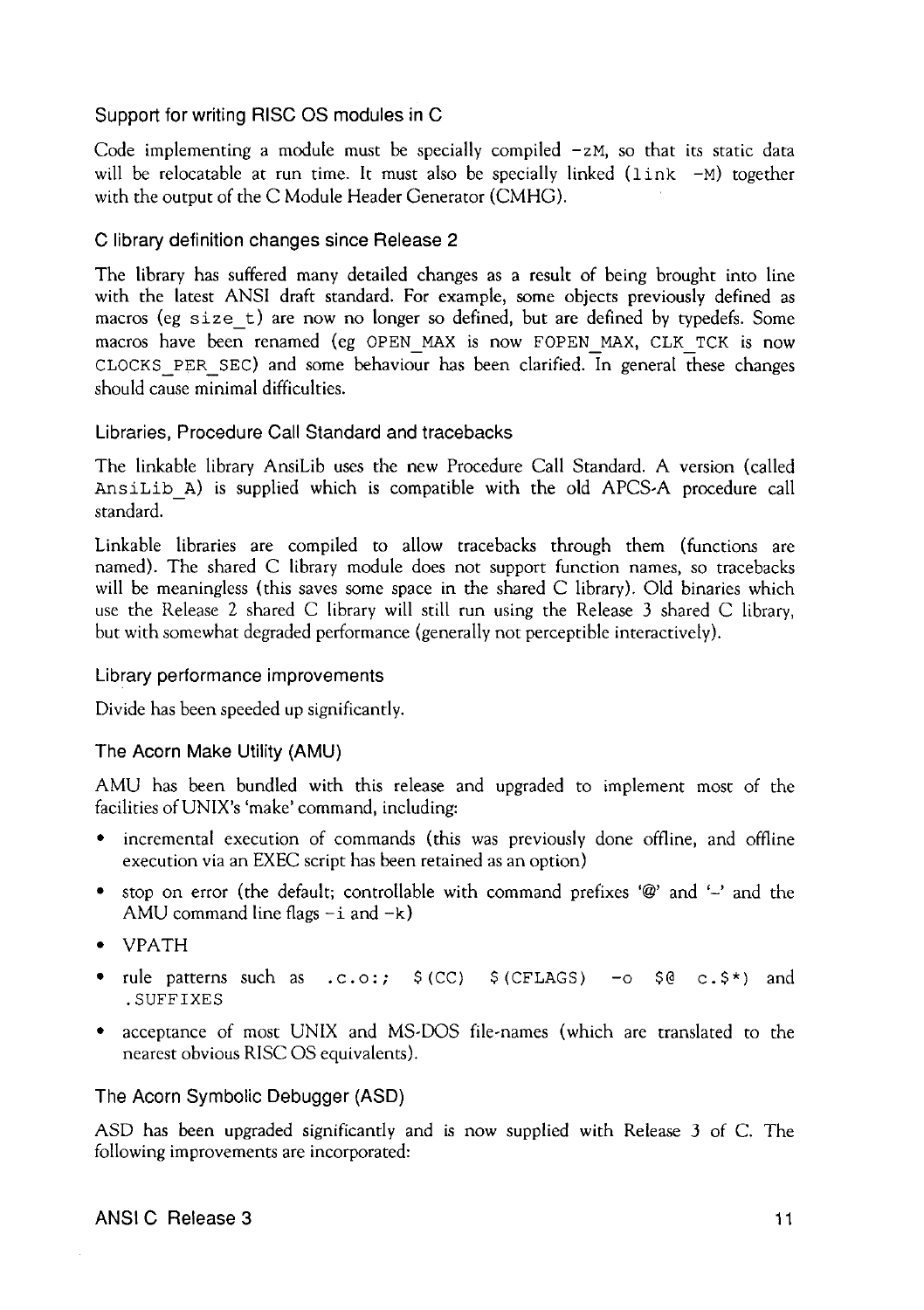- Several dozen reported problems with Release 2 of ASD have been fixed.
- There is better (less rigid) use of the available memory.
- There is support for low-level debugging (subsumes Dbug's functionality).
- There is an expanded command set with better abbreviations and command macros.
- There is support for remote debugging via an RS232/RS423 link from another computer or computer terminal.
- There is partial support for debugging overlaid images.

## The C Module Header Generator (CMHG)

CMHG is new to Release 3 of C. It is a special-purpose assembler for making a RISC OS module header for a module written in C. It also makes the entry veneers needed to interface the module header to the module body.

## Squeeze, an image compactor

Squeeze encodes a binary program image, creating a new, smaller image that can unsqueeze itself when it is entered. Unsqueezing is extremely fast: faster than loading the additional bytes from a Winchester disc. In general, Squeeze reduces C programs to just over half their initial size (it can do better if they contain large arrays of zeros).

#### Dialect translation utilities

Dialect translation utilities topee and toansi, as used by Acorn, are supplied in source form. These can be used to help translate code between ANSI and pcc-style dialects of C. Acorn, for example, keeps the C compiler in ANSI C, but in a form that can be mechanically translated to pee-style C by topee (so that it can be compiled on UNIX systems that do not support ANSI C). topee, of course, cannot do a complete job, but it helps. Similarly, toansi can assist with bringing old-style C sources into Acorn's ANSI C world (this is an alternative to using the compiler's -pee mode).

## **Known faults in Release 3 of the C compiler and library**

#### Faults in cc's preprocessor

Historically, preprocessing has been the least well specified aspect of compiling a C program. This has been reflected in the evolution of the draft ANSI standard for C and is reflected in the relatively large proportion of preprocessor faults in the list of known faults.

## Faults which may cause valid programs to be rejected

The preprocessor predefines ARM and arm, which is forbidden by ANSI. For the purposes of Release 3, this predefinition is disabled by -fussy. Users should beware that a future release will predefine arm and ARM instead.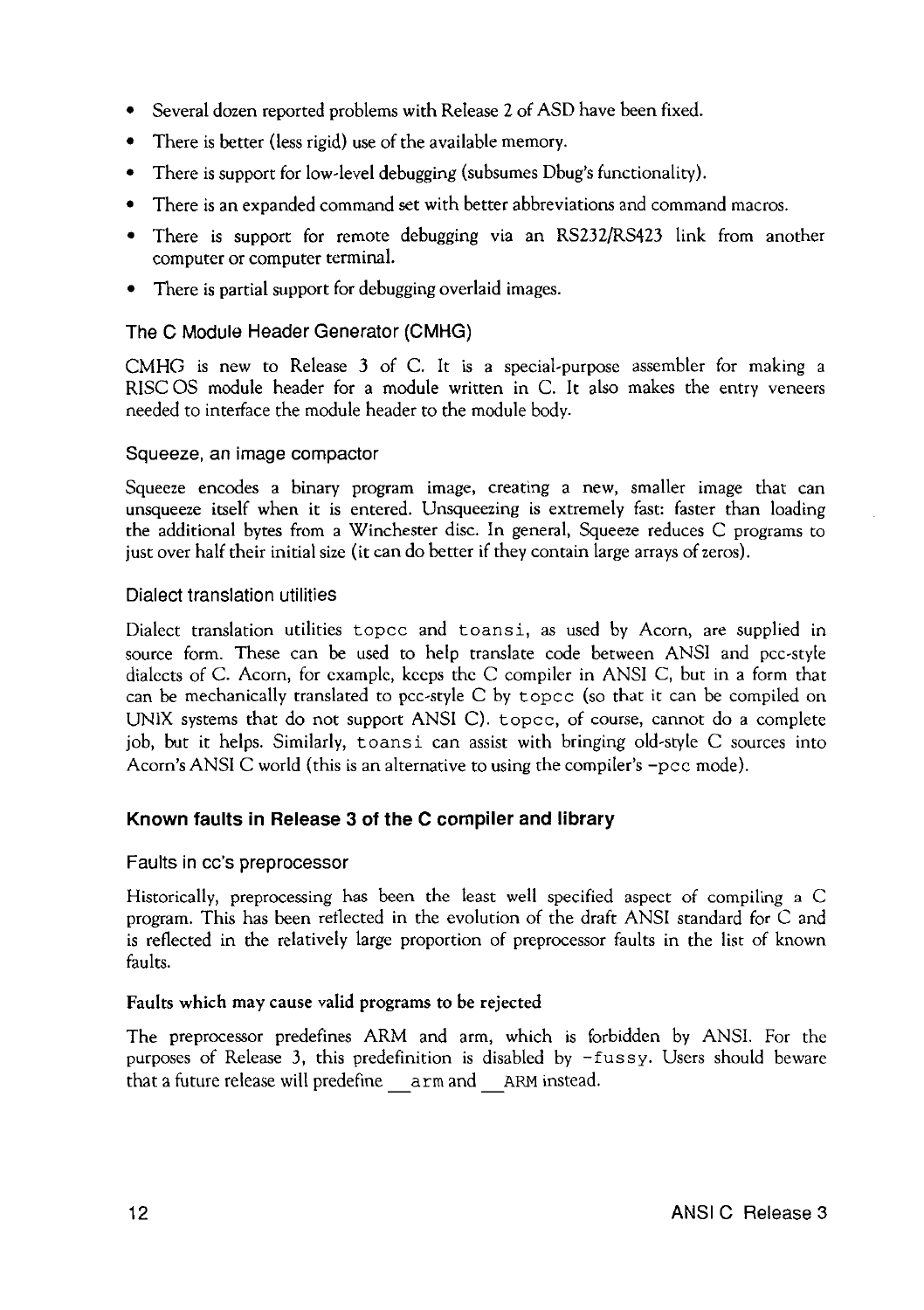There is some unexpected token 'glueing' by the preprocessor (in effect, its behaviour is too like that of UNIX's cpp, which will cause no surprise to users of character processing preprocessors like cpp, but may cause surprises to users of token-oriented preprocessors in which there can be no accidental glueing caused by token juxtaposition). For example:

 $#define f(x) +x$  $f$  (+y)

yields  $++y$  rather than  $++y$  as required by the draft standard.

#### Faults which may cause invalid programs to be accepted

A preprocessor redefinition of the form: #define A 1 #define A () 1 is not faulted (the draft standard forbids redefinition of non-function-like macros as functionlike macros, and vice versa). However, warning is always given of redefinition to a nonidentical value. For example: #define A 2 elicits a warning.

Similarly, redefining a macro with a different number of arguments, or a different spelling of the formal arguments, is not faulted (though it is warned of if the new macro body is not identical to the old one). The preprocessor does not fault supplying too few arguments to a macro invocation (though it does fault supplying too many).

The preprocessor will erroneously 'stringify' any token, not just macro parameters {eg #define A 1; #define B (a) #A; B (2) wrongly yields 'A', rather than a diagnostic relating to #A).

The preprocessor erroneously ignores a  $##$  at the start or end of a replacement list and this should be faulted. An empty  $#$  l ine directive is not faulted (eg  $#$  l ine).

The class of expression allowed in a #if preprocessor directive is not sufficiently restricted. For example, the compiler allows almost any expression it can evaluate at compile time whereas it should fault, amongst others, casts and sizeof () (For example, #if (int) 1==1 is accepted silently, as is #if size of (char) ==1, but both should be faulted). These laxities cause anomalies between  $cc - c$  and  $cc - E$ .

A preprocessor directive like #~Ldefine is not faulted (only space and tab should be allowed between# and define).

Other cc faults

#### Faults which may cause valid programs to be rejected

Multiple local declarations are mishandled and faulted with a 'duplicate definition of  $\n$  <thing>' message. For example: int f () {inf f1(); int f1();...}.

In -pee mode, a bitfield which is aligned on a non-word boundary will have incorrect access code compiled for it. For example:

```
struct bad_bitfields { 
  short s; 
  int bfl: 1; 
  int bf2:1;1* bad code compiled for accessing this *
```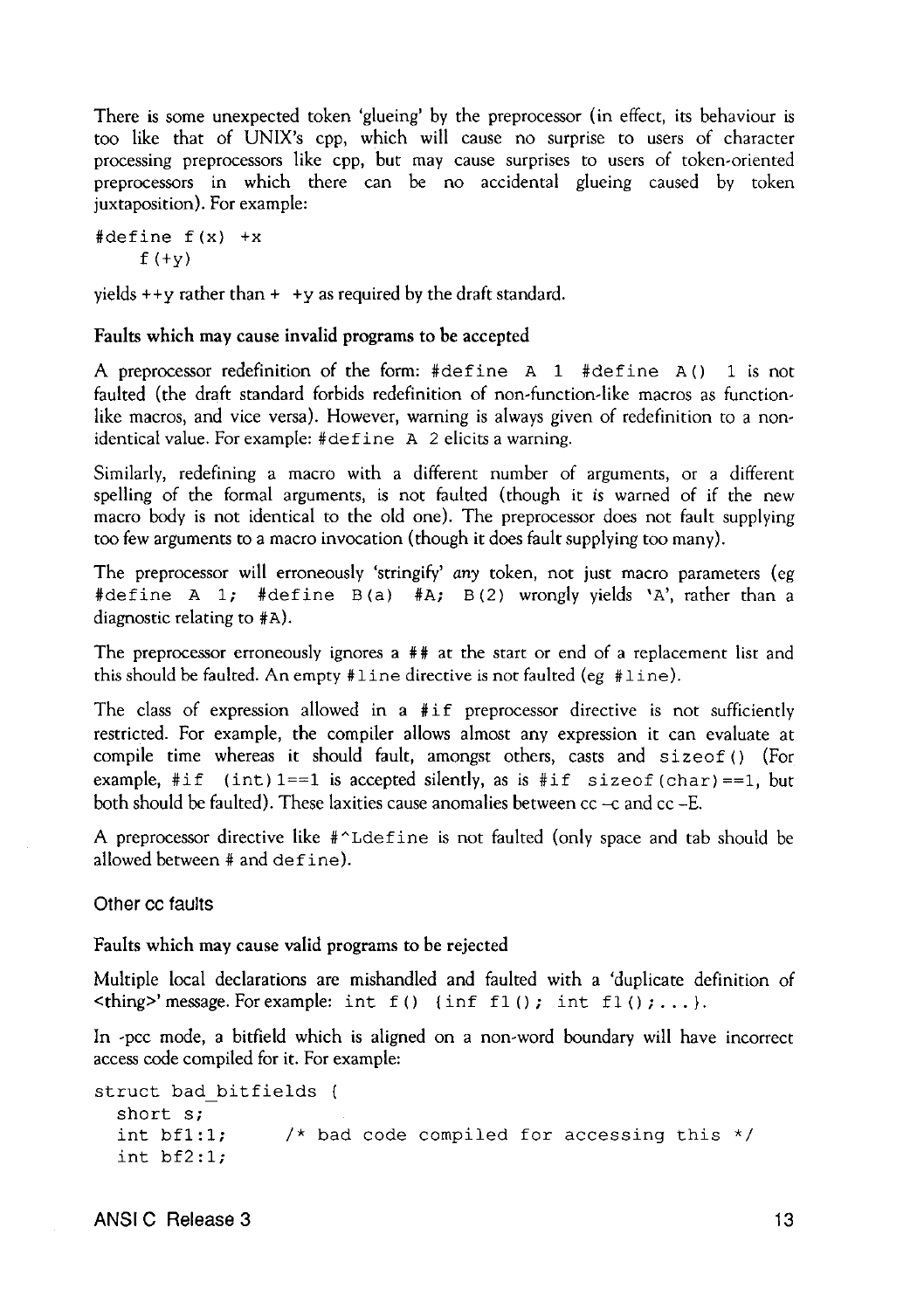```
7 * ... *7} ; 
int bfl(struct bad bitfield bbf) {return bbf.bfl;}
```
*This problem cannot occur in ANSI mode.* 

During type checking, an old-style function definition compared against an ANSI declaration involving qualified types is erroneously faulted (though correct code is generated) because, for example, int f (const char \*); doesn't match int f (s) char  $\star s$ ;  $\{\ldots\}$ . These cases are really marginal, especially since those involving default argument widening (such as int  $f(int)$ ; int  $f(ch)$  char ch;  ${...}$ ) *are* correctly matched.

In char x; int  $y =$  sizeof (0, x); sizeof () returns 4 (char promoted to int in expression context) rather than 1 (as required by the draft ANSI standard). Of course, size of  $(x) == 1$ , as you would expect.

A struct, union or enum tag declared within a function prototype is wrongly given file scope rather than prototype scope (if the prototype is a function declaration) or function scope (if the prototype is part of a function definition).

The following should work, but doesn't:

typedef void VOID; VOID  $fn() \{... \}$ 

#### Faults which may cause invalid programs to be accepted

An empty initialiser list within braces is not faulted (eg int  $x[10] = { }$  ; ). An empty structure declaration (eg struct foo  $\{\}$ ;) is erroneously treated as the corresponding struct tag declaration (eg struct foo; ). However, any attempt to use the empty declaration in a manner not compatible with use of the corresponding struct tag declaration, is faulted.

The compiler erroneously accepts 'register' as an orthogonal attribute of a variable. Thus the following are wrongly accepted without demur:

register auto x; register static y;  $\frac{1}{x}$  not at top level  $\frac{x}{x}$ 

Adding insult to injury, &y then elicits a warning about taking the address of a variable with the register attribute, even though it is treated as static!

An enum constant larger than  $INT$  MAX is not faulted (it wraps around silently).

A file containing no external definitions is not faulted (as required by ANSI).

In -pee mode, an initialised auto array elicits two spurious warnings rather than being faulted.

#### Miscellaneous compiler faults

The following faults cause neither rejection of valid input programs nor silent acceptance of invalid ones. Rather, they relate to unfriendly or unexpected behaviour by the compiler.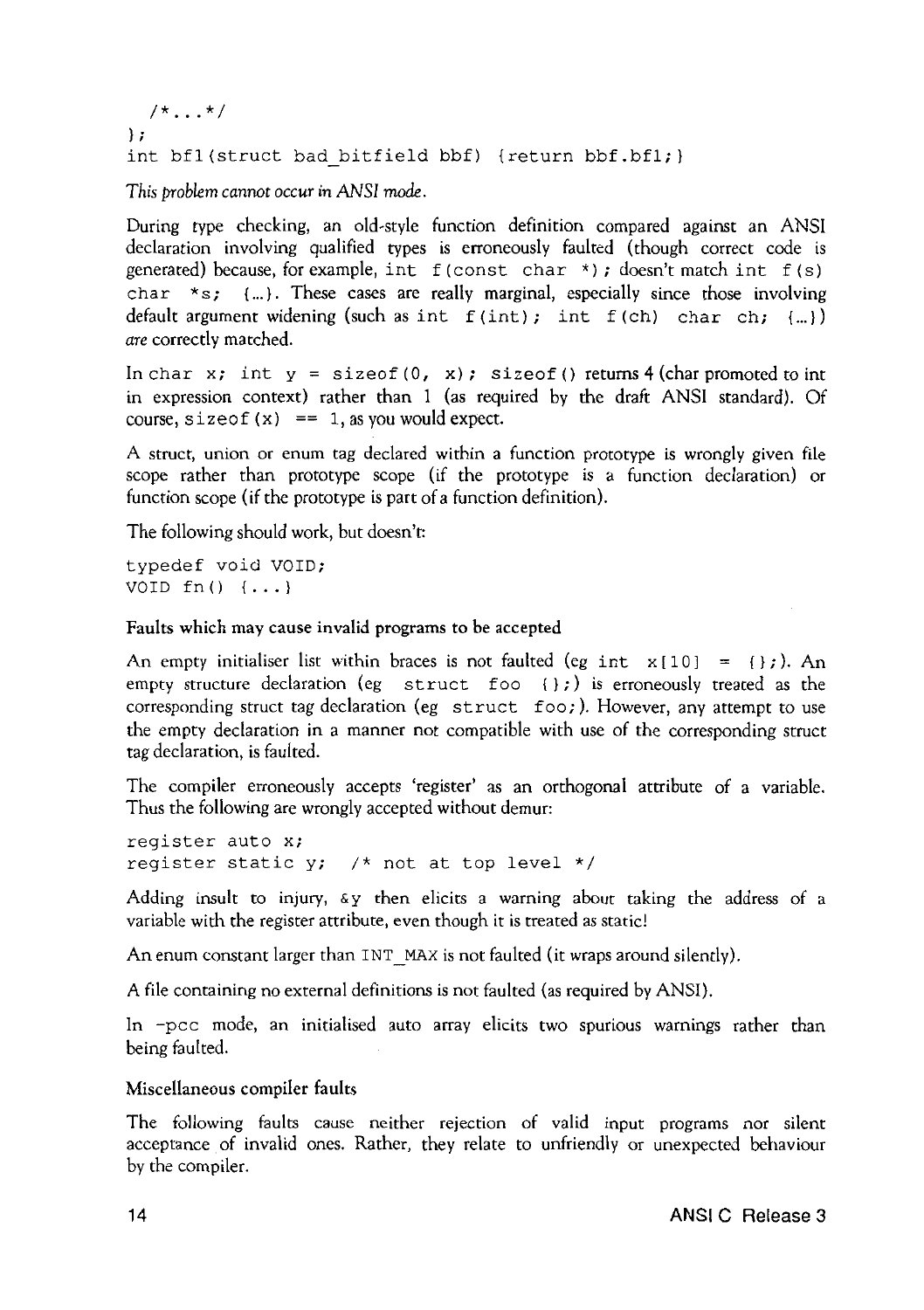Invalid local redeclarations are faulted, but with a misleading message about 'redefinition' (rather than 'redeclaration'). For example:

int  $f()$  {int  $f1(int);$  int  $f1(int, int); ...$ }

Some seriously damaged sources can crash the compiler. The best (smallest) example available is:

```
int C (int c) 
    switch (c) {
     case 1: do 
         /* } while (1); */
     case 2:; 
     \lambdareturn 0; 
\mathbf{r}
```
Recovery from illegal and undefined casts is sometimes wrong and may crash the compiler. For example:

int  $f()$  {union {int i; char c; }  $u = 1$ ; }

gives a fatal internal error. However, if '1' is enclosed in braces, as it should be, all is well.

The (illegal) unary negation of a double causes a fatal internal error. For example:

void  $f()$  {double d; int  $ff()$ ;  $ff(\neg d)$ ; }

Code compiled by the C compiler does not strictly obey the ARM Procedure Call Standard, which demands that all one-word aggregate results from functions be returned in RO (all aggregates are returned via an additional, first address argument to the function).

In -cc mode, cc generates bad code for extracting subfields from non-word-aligned bitfields. For example:

struct {char x; int y:4;}  $z = \{0, 1\}$ ; int  $zy = z.y$ ;  $\frac{y}{x}$  bad code \*/

This cannot happen in ANSI mode, or if a string of bitfields is word-aligned. For example:

struct {int x:8; int y:4;}  $z = \{0, 1\}$ ; int  $zy = z.y$ ;  $\frac{y}{z}$   $\frac{z}{y}$  /\* code is  $0K \times 1$ 

#### Known faults in the C library

Using the C library, it is not possible to perform an ungetc () immediately after a call to scanf () which performed an ungetc (). CLK TCK remains defined as a synonym for CLOCKS PER SEC, in violation of the latest draft ANSI standard.